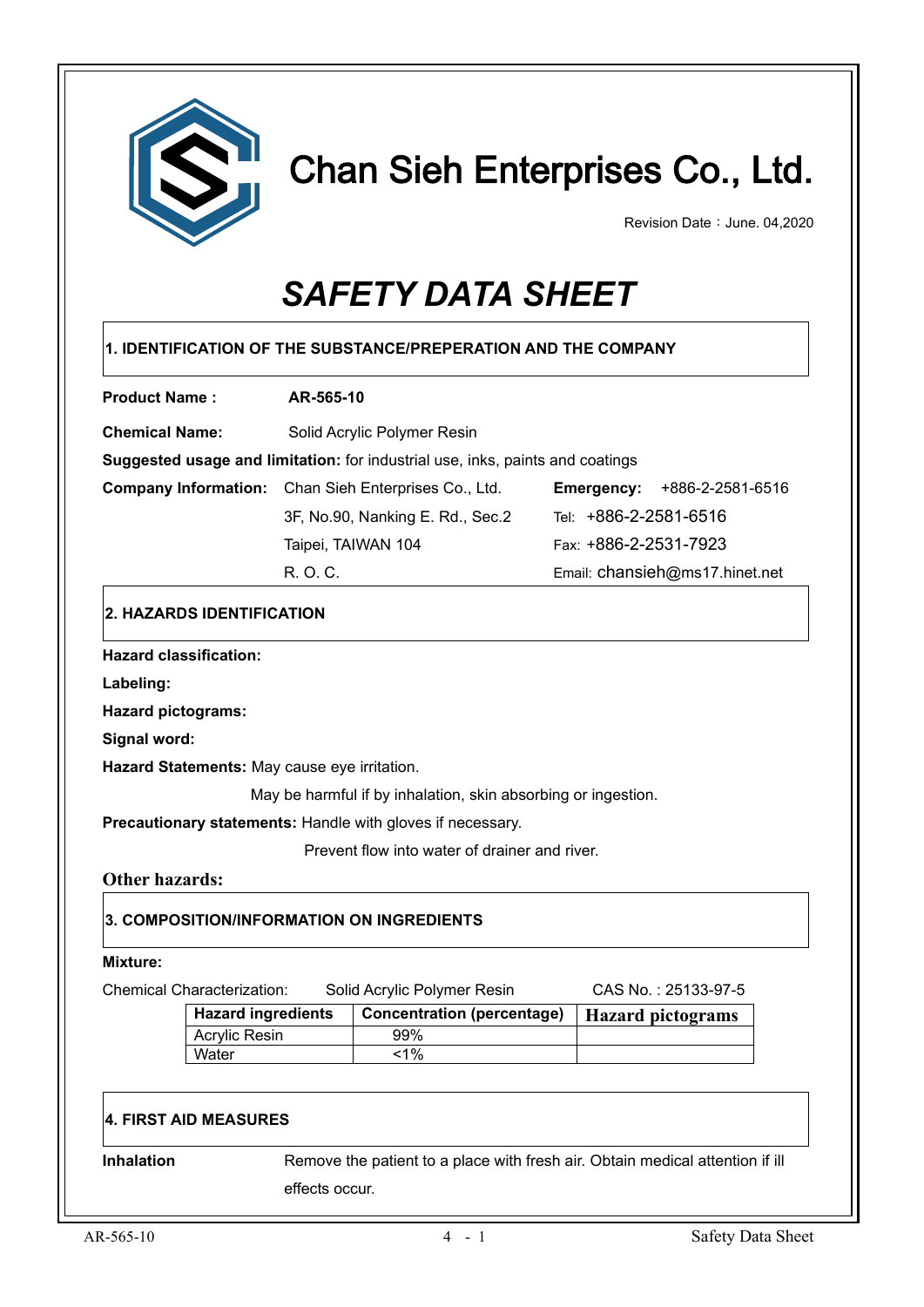| <b>Skin Contact:</b>                 | Wash with water.                                                                                        |
|--------------------------------------|---------------------------------------------------------------------------------------------------------|
| <b>Eye Contact:</b>                  | Immediately flush with plenty of water for 15 minutes and obtain medical                                |
|                                      | attention if still irritating.                                                                          |
| Ingestion                            | Wash out mouth with water. Obtain medical attention if ill effects occur.                               |
|                                      | The Most important Symptoms and hazardous effects: May cause skin reddish and dizziness                 |
|                                      | Personal protection for the first aid person: Current unknown.                                          |
|                                      | Indication for physician: Symptomatic treatment and supportive therapy as indicated.                    |
| 5. FIRE-FIGHTING MEASURES            |                                                                                                         |
|                                      | Not classed as flammable. If involved in a fire, it may emit noxious and toxic fumes.                   |
|                                      | Extinguish media: Foam, CO2, dry powder, water spray.                                                   |
|                                      | Special hazards may occur during fire-fighting: This material will support combustion, if ignited. Like |
|                                      | all thermoplastic materials, it will melt under fire                                                    |
|                                      | conditions.                                                                                             |
| Special fire-fighting procedure:     |                                                                                                         |
|                                      | Protection for fire fighter: Protective clothes and gloves                                              |
| 6. ACCIDENTAL RELEASE MEASUREMENT    |                                                                                                         |
| <b>Personal precautions</b>          | Spilled particles present a severe slip hazard. Avoid contact with skin and                             |
|                                      | eyes. Do not breathe dust.                                                                              |
|                                      | <b>Environmental precautions :</b> Do not release to the environment.                                   |
|                                      | Methods for cleaning up : Sweep up and shovel into waste container.                                     |
| <b>7. HANDLING AND STORAGE</b>       |                                                                                                         |
| <b>Handling precautions</b>          | Avoid contact with eyes. Do not breathe dust.                                                           |
| <b>Storage conditions</b>            | Store in a cool dry place.                                                                              |
|                                      | 8. EXPOSURE CONTROLS/PERSONAL PROTECTION                                                                |
|                                      | Construction control: Close room should has ventilation system.                                         |
| <b>Control factors: TWA : -</b>      |                                                                                                         |
| STEL : -                             |                                                                                                         |
| Ceiling : -                          |                                                                                                         |
| $LC_{50}$ : -                        |                                                                                                         |
| $LD_{50}$ -                          |                                                                                                         |
| <b>Personal protection equipment</b> |                                                                                                         |
| <b>Respirators protection</b>        | yes, in airborne dusts.                                                                                 |
| <b>Hands protection</b>              |                                                                                                         |
| <b>Eyes protection</b>               | goggles (in dust).                                                                                      |
| Skin and body protection             | remove particles from skin to avoid plasticization by skin oil.                                         |
|                                      | Hygiene practices: Obey the operation rule and prevent unnecessary contact, be careful during           |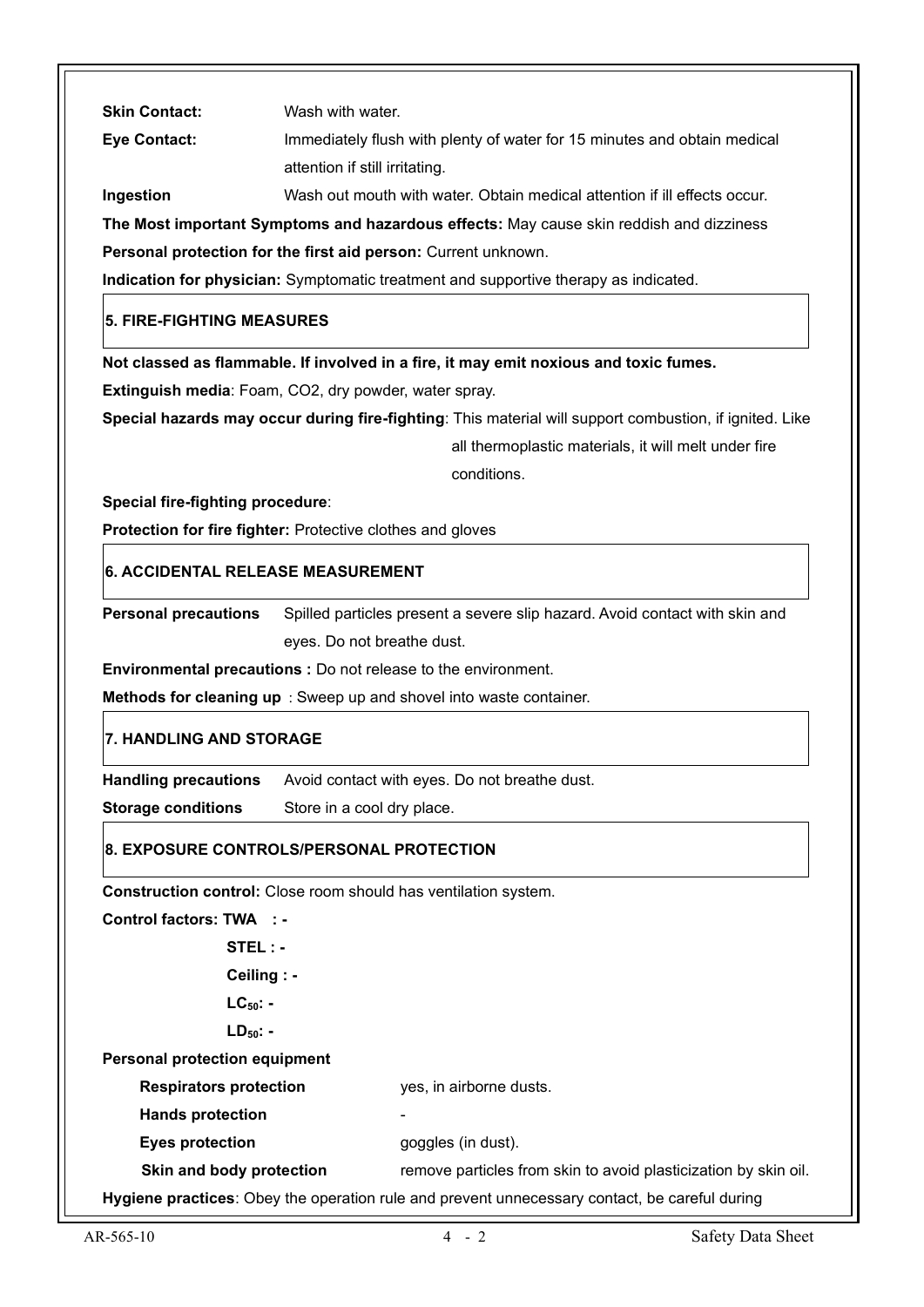|                                                  | handling, and wash hands after handling.                         |  |  |
|--------------------------------------------------|------------------------------------------------------------------|--|--|
| 9. PHYSICAL AND CHEMICAL PROPERTIES              |                                                                  |  |  |
| <b>Type</b>                                      | MMA copolymer                                                    |  |  |
| Appearance                                       | White transparent; free flowing bead                             |  |  |
| Odor                                             | Slight                                                           |  |  |
| Specific gravity (water=1)                       | $1.0 - 1.1 (20^{\circ}$ C)                                       |  |  |
| Total solids (%w/w)                              | min. 98 %                                                        |  |  |
| Average mol. Weight (Mw)                         | 9,000                                                            |  |  |
| Acid value (mg KOH/g)                            | 8                                                                |  |  |
| Tg (DSC: $°C$ )                                  | 52                                                               |  |  |
| <b>Softening point (Ring&amp;Ball)</b>           | 120 °C                                                           |  |  |
| Viscosity Brookfield (25°C)                      | $300$<br>mPas (30 w/w in EtOH)                                   |  |  |
| Density (20 °C; kg/l)                            | 1.15                                                             |  |  |
| Solubility in water (% by wt.)                   | Insoluble. Soluble in ketones, alcohols, aromatics and esters.   |  |  |
| Vapor pressure (at 20°C)                         | not available                                                    |  |  |
| <b>Flashing point</b>                            | none                                                             |  |  |
| <b>Explosion Limited</b>                         | $LEL: -$<br>UEL:-                                                |  |  |
| Partition coefficient (n-octanol/water, log      | $Kow$ : -                                                        |  |  |
| <b>10. STABILITY AND REACTIVITY</b>              |                                                                  |  |  |
| <b>Stability</b>                                 | <b>Stable</b>                                                    |  |  |
| Possible hazards under special condition         | None                                                             |  |  |
| <b>Conditions to avoid</b>                       | None                                                             |  |  |
| <b>Material to avoid</b>                         | None                                                             |  |  |
| <b>Hazardous decomposition products</b>          | None known                                                       |  |  |
| <b>11. TOXICOLOGICAL INFORMATION</b>             |                                                                  |  |  |
| <b>Acute Toxicity:</b>                           |                                                                  |  |  |
|                                                  | Inhalation: Dust may be irritate to the upper respiratory tract. |  |  |
| Skin: Unlikely to cause skin irritation          |                                                                  |  |  |
| Eyes: May cause eye irritation                   |                                                                  |  |  |
|                                                  |                                                                  |  |  |
| Ingestion: Unlikely to be hazardous if swallowed |                                                                  |  |  |
| <b>Regional effects:</b>                         |                                                                  |  |  |